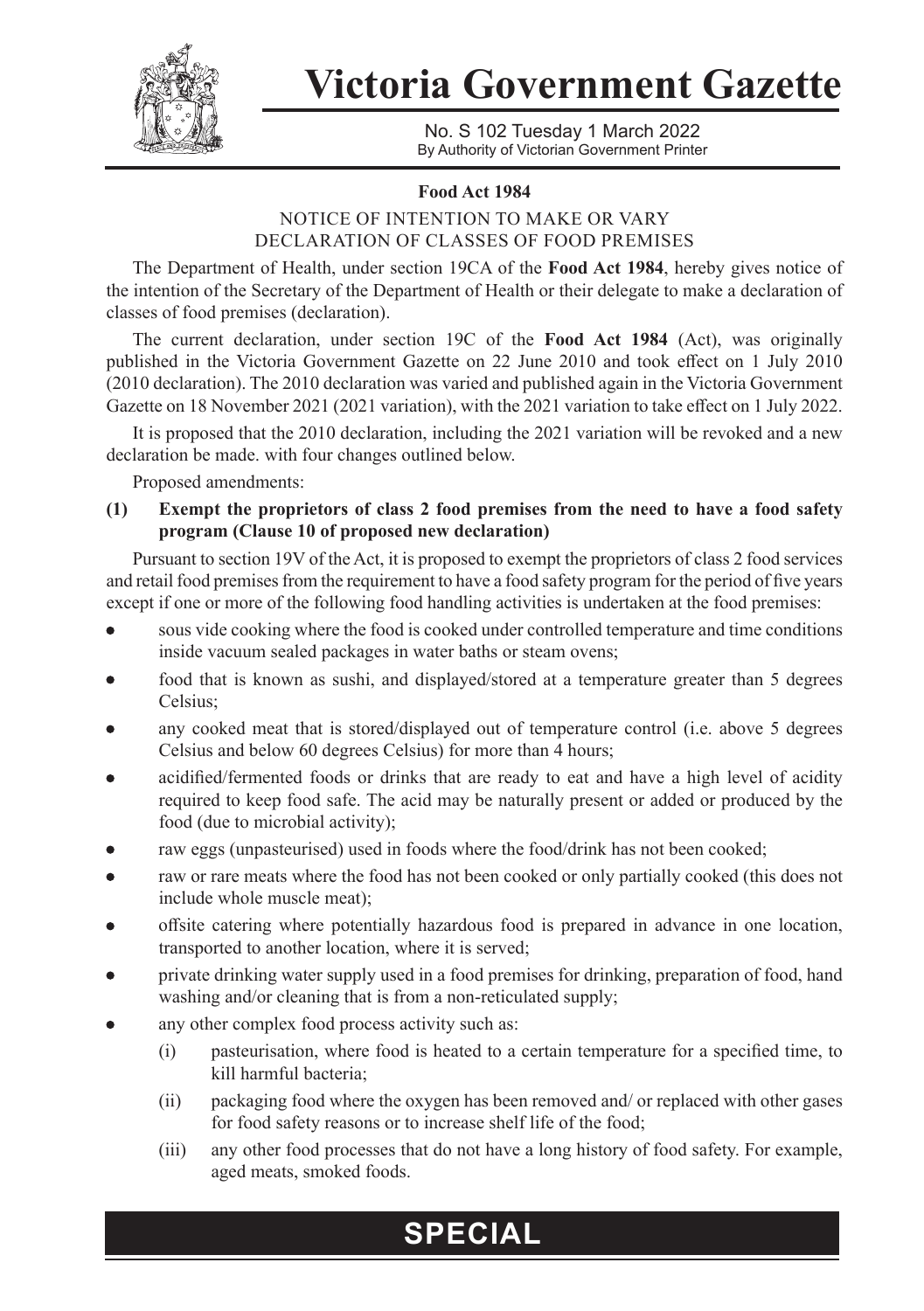#### **(2) Exempt the proprietors of class 3 and class 3A food premises from the need to keep minimum records**

Pursuant to section 19V of the Act, it is proposed to exempt the proprietors of class 3 and class 3A food premises from the requirements to keep minimum records other than warehouse/ distributor food premises types that are required to keep the supplier's record.

**(3) Include family day care setting in Schedule 4 as a class 4 premises**

#### **(4) Include three further definitions in Schedule 7–Definitions**

*family day care setting* includes an approved family day care venue which provides an approved family day care service and includes a family day care residence, within the meaning of the Education and Care Services National Law (Victoria);

*food services sector* includes institutions and businesses responsible for any meal for immediate consumption on or in the vicinity of the premises. This includes restaurants, take away outlets, caterers, mobile vehicles, hospitals, aged care services;

*retail food premises* means food businesses that sell direct to the public. They may also process food products from raw ingredients, but only for sale within the immediate local area.

No other changes are proposed to be made to the regulatory requirements for classes of food premises in the current declaration.

**Further information:** Further information regarding the proposed changes, together with the complete text of the proposed declaration, including Schedules is available at www2.health.vic.gov. au/public-health/food-safety/food-businesses/food-business-classification/classification-changes

Consultation on the proposed declaration is open for sixty days from the date of publication of this notice. Submissions regarding the proposed declaration can be made to foodsafetyreforms $\omega$ health.vic.gov.au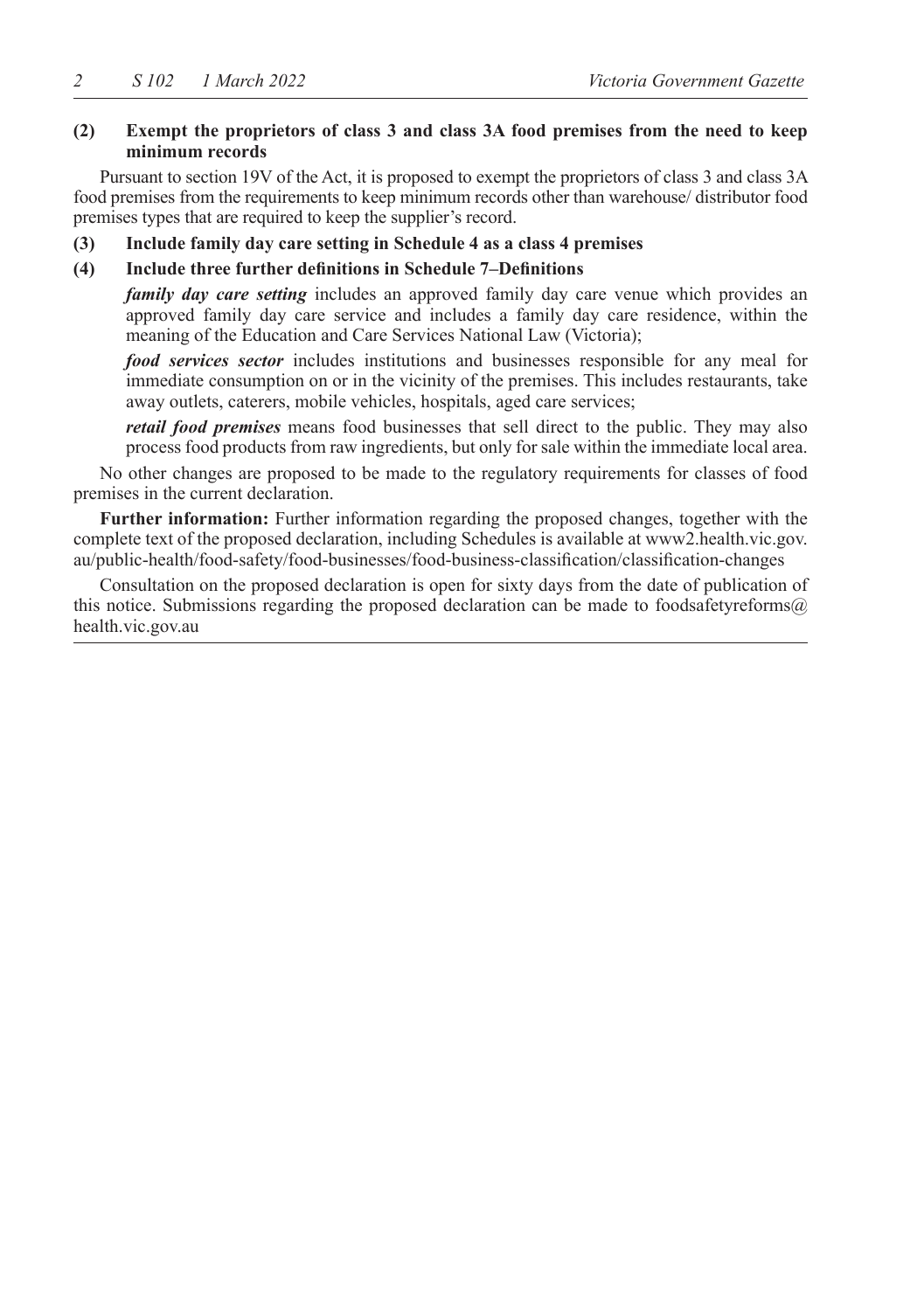This page was left blank intentionally